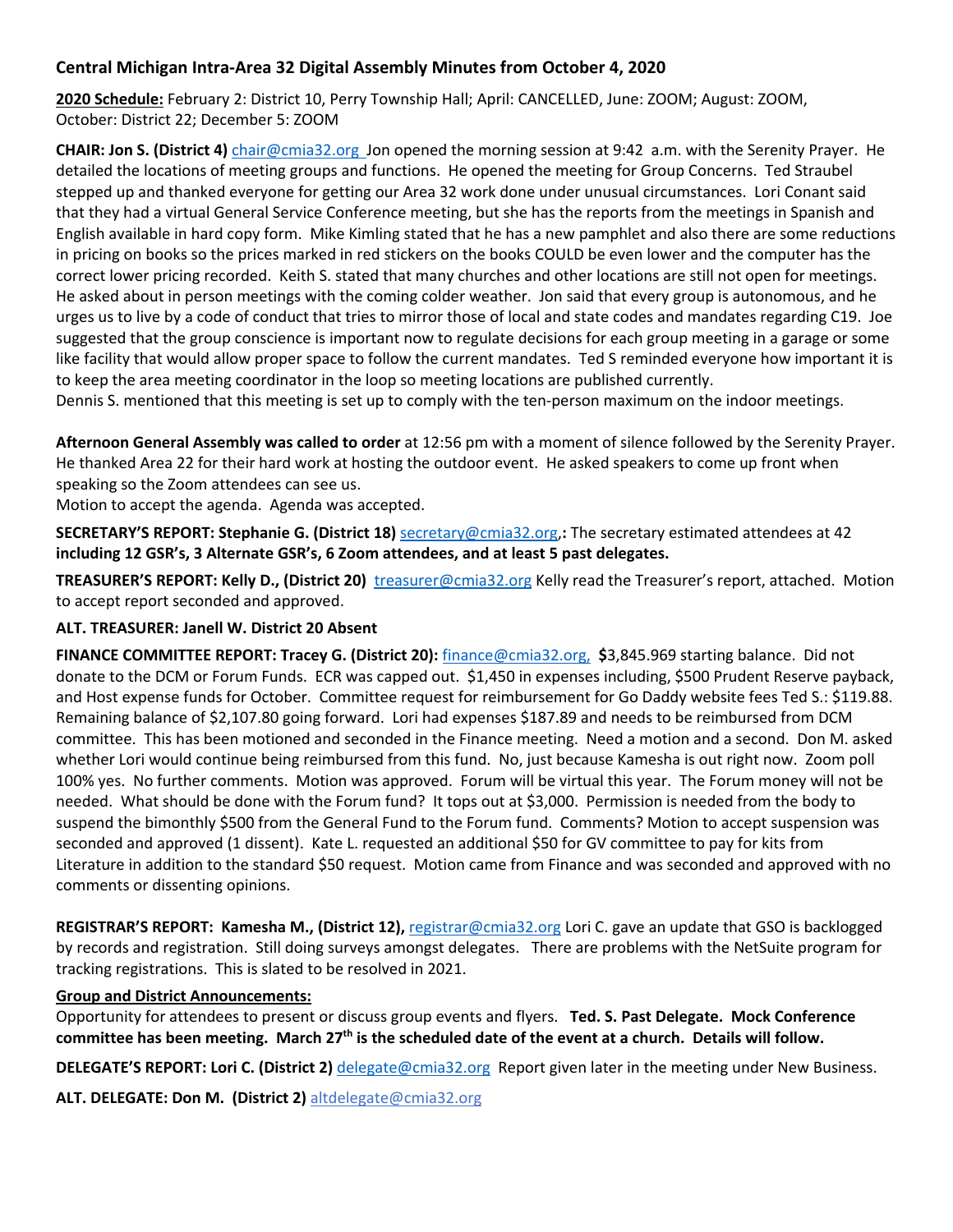#### **COMMITTEE REPORTS:**

**LITERATURE REPORT: Mike K. (District 2)** literature@cmia32.org**:** Checking: **\$**104.48 and \$208 cash. Today sold over \$500 in Literature. Some of the book prices have been reduced. There is a new pamphlet AA and Mental Health. Whether or not you have a person to person meeting, Mike will still bring literature to the host District, he will travel to sell literature for the district AA's. he lives 10 miles north of the Ohio border, so it is expensive to ship literature.

**ARCHIVIST: Jim D. (District 6)** He thanked everyone for coming. He has group history forms, his sobriety date is Oct 1, 1979. He worked on a history of the Hillsdale group with Mark M. and a lady**.** 

#### **ARCHIVES COMMITTEE: Mark M. (District 4)** markmoceri@comcast.net. REPORT ATTACHED

**CORRECTIONS: Keith S**. gizmotry@yahoo.com - He commended Jim on his sobriety time. Treasury balance has not changed since February.

#### **COOPERATION WITH THE PROFESSIONAL COMMUNITY: Don W., District 12 None**

#### **FORUM: Tom R. (District 2) None**

**GRAPEVINE: Kate L.** page88line8@gmail.com (**District 2)** Raffled: Pocket calendars, 2 GV Kits, a 3 pack of GV literature, and a new GV Daily Quotes book. Anyone interested in having a GV writing workshop please let Kate know.

#### **PUBLIC INFORMATION: Currently open.**

**ACCESSIBILITIES:** specialneeds@cmia32.org (Carol) **None**

**TREATMENT FACILITIES: Stanley P. (District 12) None**

**INTERGROUP LIAISON: Kirk F. (District 4)** saltcity@comcast.net **None**

**WEBSITE: Jamie P., (District 22),** Jamie.payne@michiganpipe.com **None**

**YPAA: Evan M. (District 4**) mckay1er@cmich.edu **None**

#### **OLD BUSINESS:**

No host volunteer for December 2020 meeting. Meeting be held by Zoom online only.

In the minutes from the December 2017 Area 32 Assembly it was motioned and approved but so far has not been utilized re: the Chairperson Support Committee. Lori supported the idea of it being available in 2021. Mark M. said that there are a few things that were voted in but have gone by the wayside. These things were implemented to assist with future growth. Let us take a look at further action on this in 2021. Lori suggested that the outgoing chair and the incoming chair and the new officers have a zoom meeting to discuss how to utilize these options that were previously voted in. Kirk suggested holding that meeting separate from an Area Assembly. It would be beneficial to have input from a broader range of people when making unusual decisions.

#### **NEW BUSINESS:**

A. Mac M. via ZOOM stated that host fees may be too high considering Covid. Dennis S. stated that District 22 did not accept funds. Mac then stated that face to face meetings may be an expense we could avoid. Are we using our funds as prudently as best we can? Paul S. stated that we ARE doing the best we can with what we have.

Art M. past Delegate suggested that we consider recording these events. It takes a long time to listen to them. People who travel may be interested in having these recordings available to those who are interested.

Lori C. stated that she will record the December session. Mark M. asked whether on the current computer that is used for archives if we recorded each assembly on Zoom we would need a new computer with more storage.

Art M. stated that we could form a committee to explore this further. Kate L. stated that we have the information in the minutes from every assembly and that recordings may be breaking traditions. The storage issue is another issue. We would be spending money to fund something we already have.

Mark M. stated that when the conventions are put online, they go to great lengths to whitewash faces, names, etc. and do we really have the resources to do that properly?

Art M. withdrew his proposal and suggested forming a committee to explore this further.

Jon S. reminded everyone that this is a password protected meeting and Lori said that the codes were protected.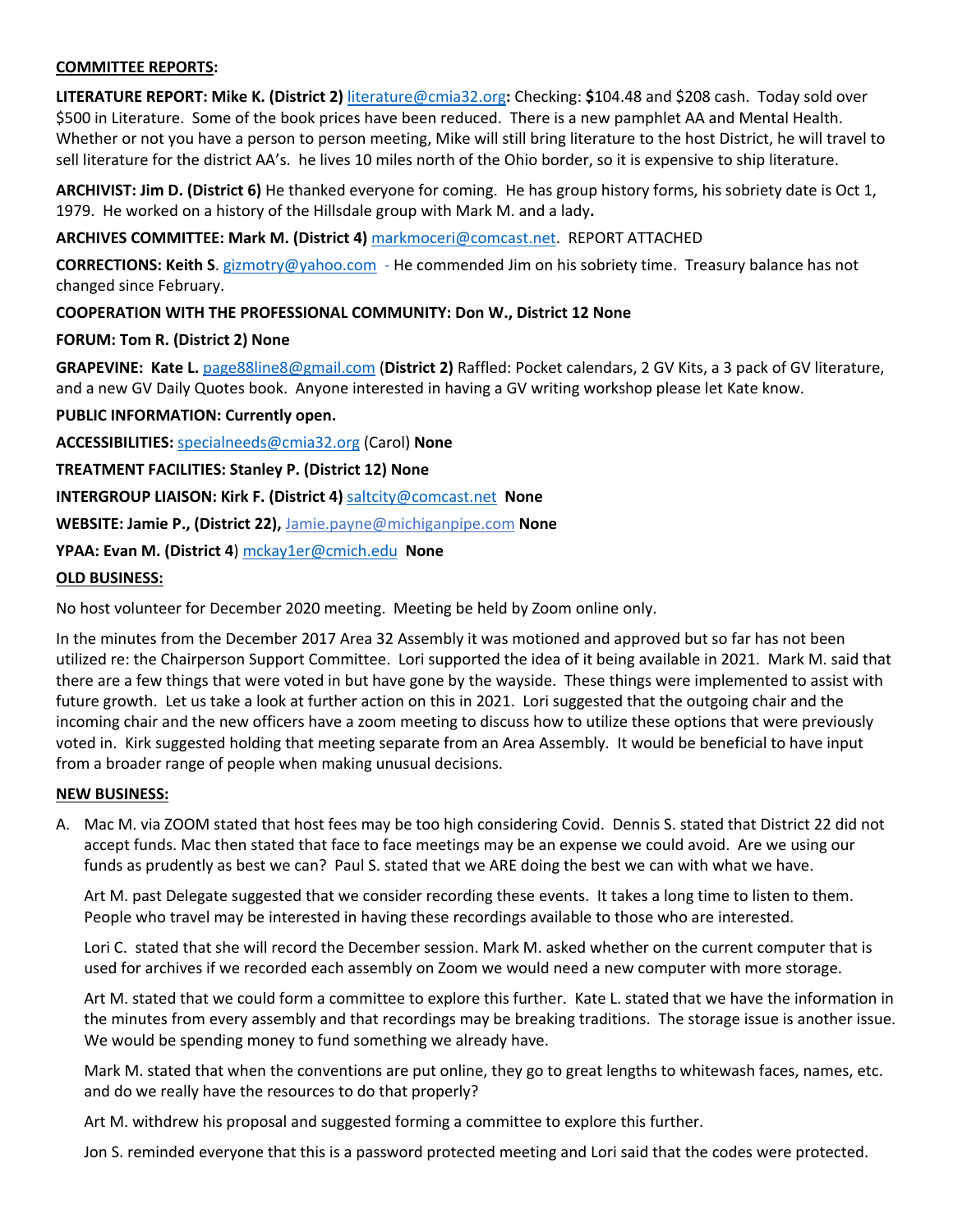Mac M. suggested that this could go on a flash drive.

Jon S. asked whether someone would like to follow up with this motion to form a committee to investigate the recording and archiving of future Area Assemblies.

Keith S. suggested that this could be part of the work that the Chair Assist committee incorporate this work with their committees' work.

Jon restated the motion. Motion defeated.

Phil L. asked that we attach on the area Chair committee to explore the task of recording meetings. This motion carried. Minority opinion? Kate L: She stated that we are already documenting the meeting content. She stated that we do not have the infrastructure to support this.

- A. Jon S. asked whether there are any Districts who would like to volunteer for hosting 2021 area assemblies, particularly the Feb. 2021 meeting. He asked the body to take this back to their districts to find a host district.
- B. Elections for Delegate: Don M. was nominated. Don M. was named delegate by acclamation.
- C. Elections for Alternate Delegate. Kate L. and Mark M. were nominated. Through four rounds of voting without a clear majority it went to the hat. Mark M was elected Alternate Delegate.
- D. Nominations for Chair: Jon S. Nominations for Alt. Chair: Evan (not sure which Evan) was nominated, and Jon S. said that he thought he would decline.
- E. Nominations for Secretary: Lori C. nominated Keith S. and he tentatively accepted. No nomination for Alt. Secretary.
- F. Treasurer: Lori C. nominated Sherri L. Sherri L. accepted. Alternate Treasurer: Kelly D. (absent).
- G. 2 positions for Finance committee are open: Sherri nominated Russ W. from District 4. Russ accepted. Jon S. nominated Jamie P. Jamie accepted.
- H. Nominations for Registrar: Lori C. self-nominated.
- I. Jonathan asked for any other nominations. Kirk reminded him that we need to take nominations for open committees. Kate suggested that we typically bring forth a candidate from the existing committee members. Mike K. made a recommendation: noticed that we have problems getting nominees. The person currently sitting in the position either carry on the position if no new candidates are brought forth, OR that person makes a nomination.
- J. Jon S. asked for nominations for current OPEN COMMITTEE POSITIONS:

Forum committee volunteers. Kate L self-nominated.

Archives committee needs a chairperson. Mark M. nominated Kirk F. and Kirk F. declined.

Keith S. nominated Russ W. for corrections chair, Russ declined.

#### **Motion to Close. Seconded and approved.**

#### **Meeting closed at 2:54 PM with the Responsibility Pledge recited by the group.**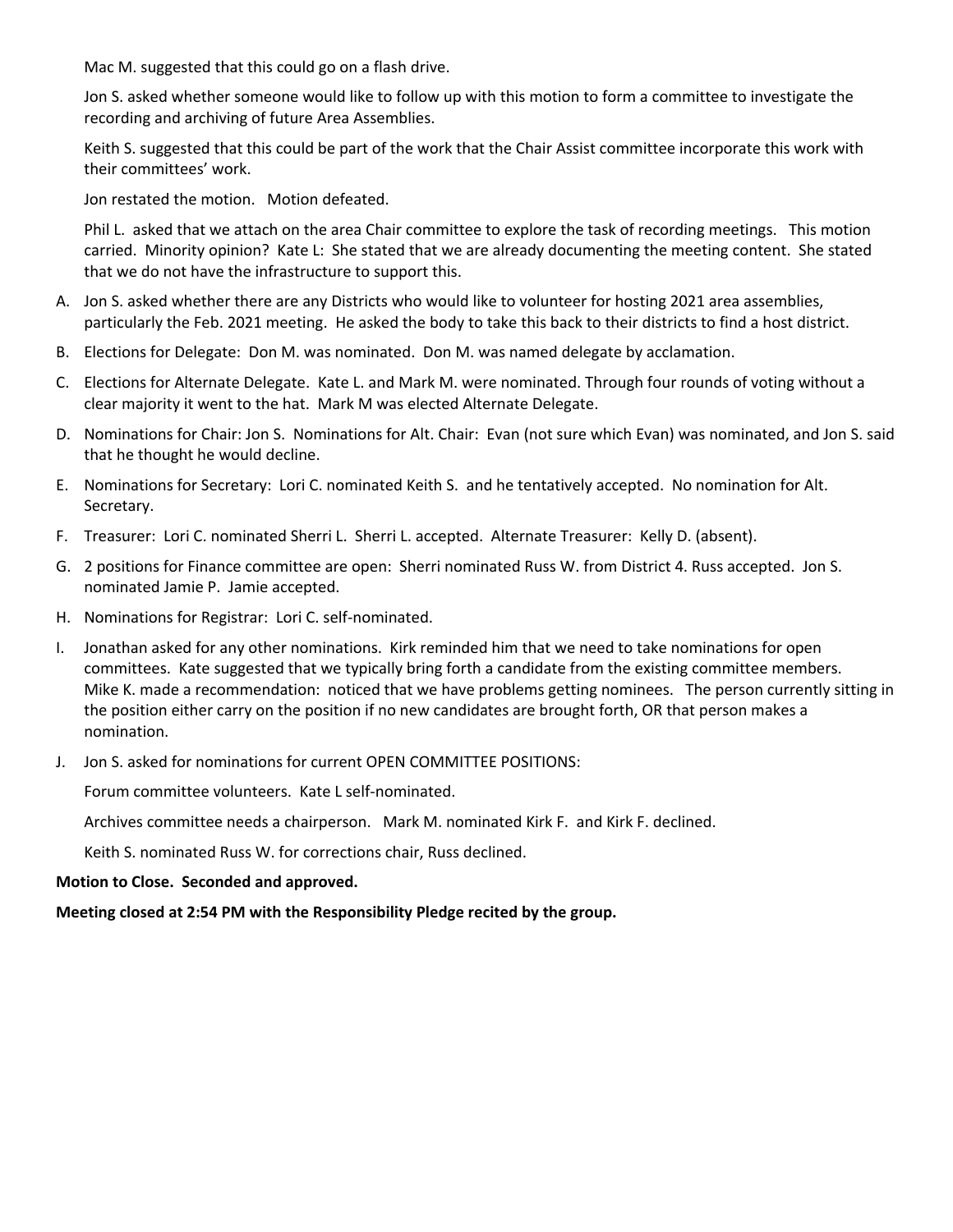#### **Delegates Report**

#### October 4, 2020

#### Bay City, Michigan and Hybrid Meeting on Zoom

First. I would like to welcome all of you whether you are joining us in person or are here with us on Zoom. What a crazy year this has been, and I am hoping that today marks the day we are actually back to "normal"????

Now to what is going on around Alcoholics Anonymous. First, we are electing a candidate from Michigan to represent Areas 32, 33 and 34 as East Central Regional Trustee and another candidate to serve as U.S. Trustee at Large. These elections for the representative will be held on October 24, 2020 via Zoom and will consist of the Area Delegates, Alternate Delegates and Area Chairs. Don W a Past East Central Regional Trustee from Area 34 will act as the moderator of these elections. We have no interested parties from Area 32 who wish to stand for either position, but I am aware that Area 34 and Area 33 do. They will be elected by the Third Legacy Procedure.

We have a Statewide meeting scheduled the next day Sunday October 25, 2020 which we were hoping to hold in person, but it looks like it will be held on Zoom instead. More information to follow soon.

Our Mock Conference Planning Committee started meeting already and a save the date reminder for March 27, 2021 should be out for distribution soon.

As a financial savings cost, retirement was offered to General Service Members and more took it than was anticipated. The two persons whom I have worked with personally who are on that retirement list are Mary Cummings and Julio Espaillat. I wish them well in their retirement and thank them from the bottom of my heart for their years of service to the GSO and General Service Conference.

The Conference of Delegates Past and Present which is normally held in February of each year is slated to be held in Appleton, Wisconsin. There is ongoing discussion as to if we will be able to hold it in person or will it be held via Zoom. I will let everyone know once I am made aware of the actual venue.

I attended a Strategic Planning Session on September 16, 2020 via Zoom which was held with four different groups of Delegates. We discussed the role of the General Service Board in helping all who suffer from alcoholism by providing the materials which support the Fellowship in fulfilling the 5<sup>th</sup> Tradition by connecting with others, providing materials, engaging diverse populations, utilizing current and relevant media, and supporting unity within the worldwide A.A. movement. It was a rousing discussion with the Delegates in my group with a lot of great information shared. I was disappointed that we were allotted a two hour time slot in which to do this though but it was a great way to stay connected in between Conferences and to share some ideas throughout our country with the General Service Board. They will continue to practice in the future of these Strategic Planning Sessions with future Delegate Panels. We have not received a re-cap of everything that was shared with the General Service Board, but I felt listened to and my ideas respected as we discussed the various issues to A.A.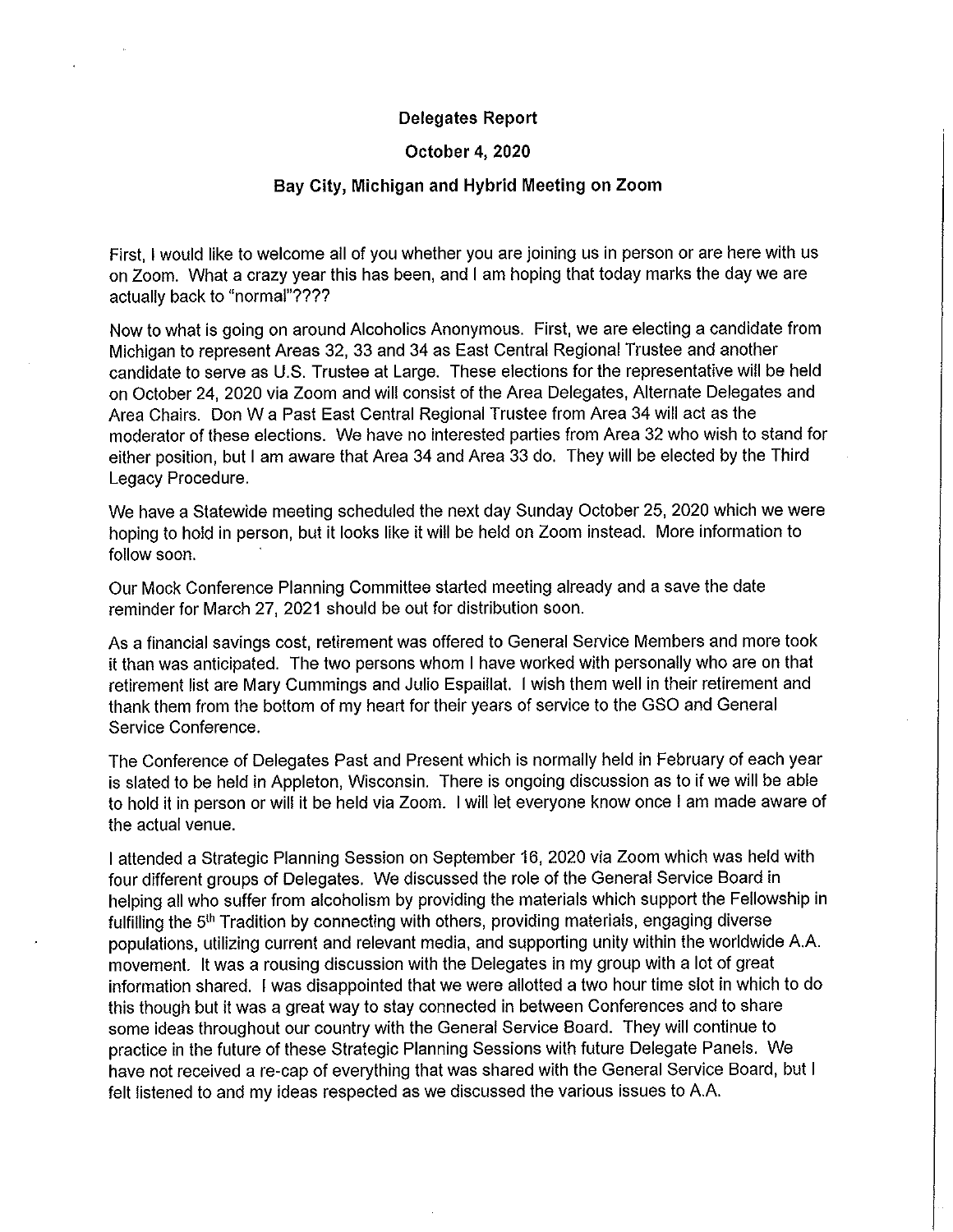We also as a Policy and Admissions Committee met via Zoom as a committee in between Conference sessions to discuss a continuing hope of the General Service Board and Trustees to figure out a way to have Equitable Distribution of Agenda Items between Conference Committees. Even though there is still no clear-cut way of doing this, the discussion continues between conferences so I know this is a topic that will be of importance in the next General Service Conference. We also discussed the Conference Advisory Action which we voted to at the 70<sup>th</sup> General Service Conference as to how to elect Regional and Trustees at Large electronically. We needed to clear up some definitions as to how that would look and how to vote in additional Delegate members as needed to serve on the voting committee. We also had to discuss our Conference Advisory Action from 2019 as to how to allow members from other fellowships to attend General Service Conferences as observers only as is the Tradition of the General Service Conference. This was discussed to plan for Conferences that may be held on Zoom or virtually in particular.

The next Regional Forum is going to be held December 5, 2020 via Zoom with the Theme "2020-Experience, Strength and Hope-what it was like, what happened, and what it is like now. We did receive a "loving invitation" from the GSO to present topics and act as presenters for this forum.

In addition to the change this year in the Regional Forum schedule, we were asked as Delegates to approve a revised East Central Regional Forum Hosting Rotation due to this year's forum being held virtually. We did approve it and copy of the changed schedule as been given to your DCM's. Area 32 is on the rotation now for 2031.

Okay, now for the not so good news from the GSO. On Friday October 2, 2020 we received a letter from Greg T. stating that the General Service Board as authorized another drawdown of \$1.5 million from the Reserve Fund to cover cash flow requirements in the 4<sup>th</sup> quarter of 2020.

While the Fellowship did increase its 7<sup>th</sup> Tradition donations with "breathtaking generosity" but there is still an expected loss of income from last year of more than \$2 million, which "creates this immediate cash flow pressure".

Unfortunately, the GSO still has not received all the monies owed to them from the insurance company against the International Convention insurance claim and with the recent retirement of GSO staff members taking the cash payment in full rather than draw a pension for years to come the financial woes of the GSO continue. This is the reason for the additional drawdown to the Reserve Fund of \$1.5 million in 2020 even though many steps have been taken to keep the expenses lowered at the GSO. I trust the General Service Board is making the correct decisions for Alcoholics Anonymous and the services they provide for their members.

I have included some information for our Area 32 members on how to attend virtual tours of Stepping Stones if wished to do so. I have done this twice and found it to be very moving to visit the site this way. It does seem more informative virtually than touring it in person.

Also, next weekend via Zoom October 10. 2020 a special evening to benefit Dr. Bob's Home in a virtual event with a tour, historical lecture and speakers have speakers scheduled to speak as well.

As mentioned before, Chicago Area Service Group is holding monthly service-related Zoom meetings for anyone who is interested. The October meeting is scheduled for October 14, 2020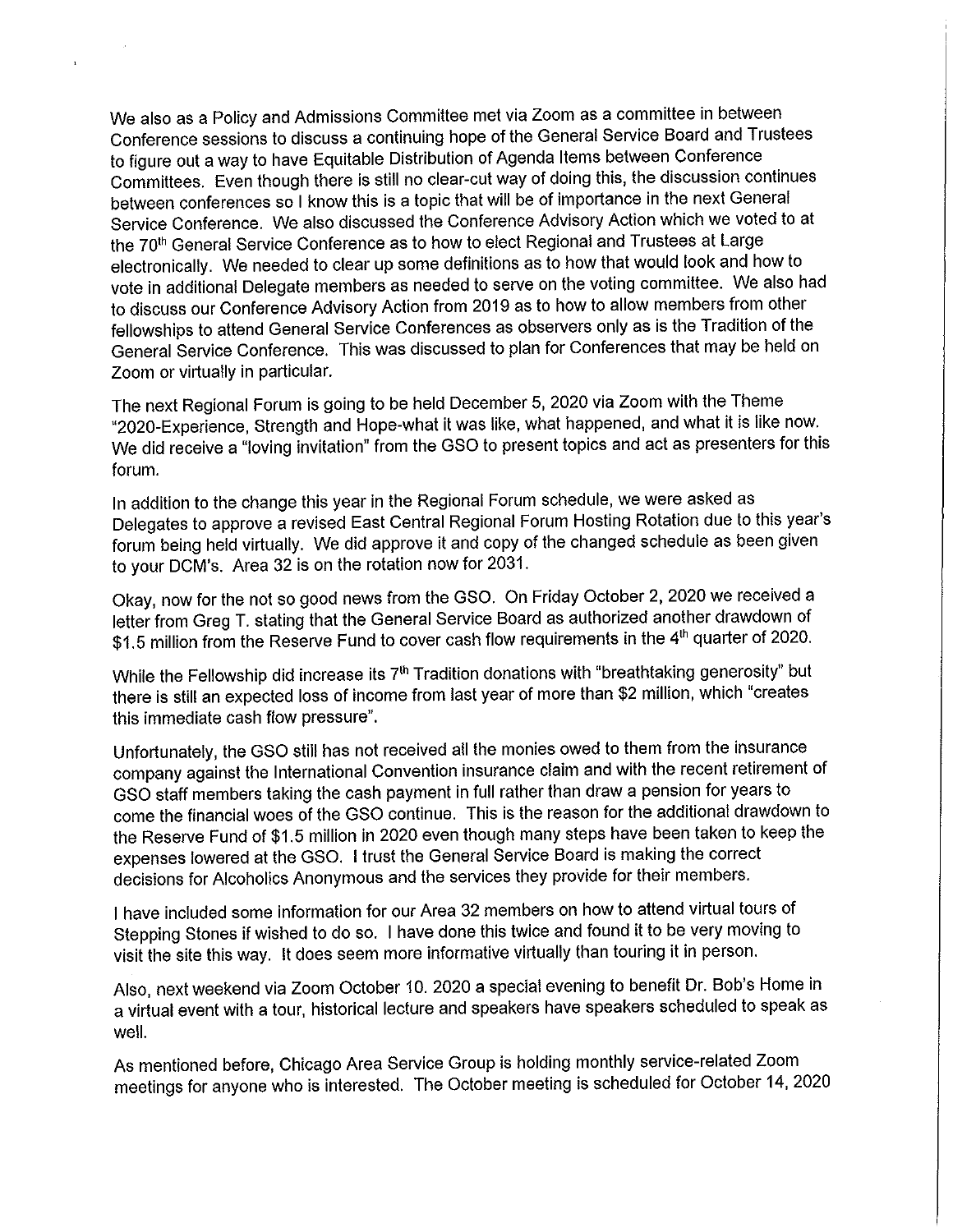starting at 7 pm on Zoom. This month they are revisiting "Area Assemblies Virtual and Hybrid and Third Legacy Voting". I attended the first one they held concerning this and since I had never partaken in such a meeting, I was somewhat overwhelmed by all the information. Since we have now held a few virtual meetings, I do plan to attend to get and understand it better than I did the first time.

If you cannot tell, this year has been busy. No, I am not traveling around a lot but am attending a lot of service-related events which I have found to be very enlightening. I have attended more out of Conference meetings as a Delegate than I did last year simply because we found out these types of meetings work very well on a virtual platform.

Today, we cast our votes for Delegate and Alternate Delegate to serve Panel 71 to the General Service Conference. I know in my heart that we will choose the best persons to serve Area 32 at this time and for our future. I trust that God will direct our hearts and minds as we vote today. I want to congratulate the nominees for these positions and for our Area Committee positions.

God Bless you all.

In Love and Service,

Lori C

 $\ddagger$ 

Panel 69; Area 32 Delegate.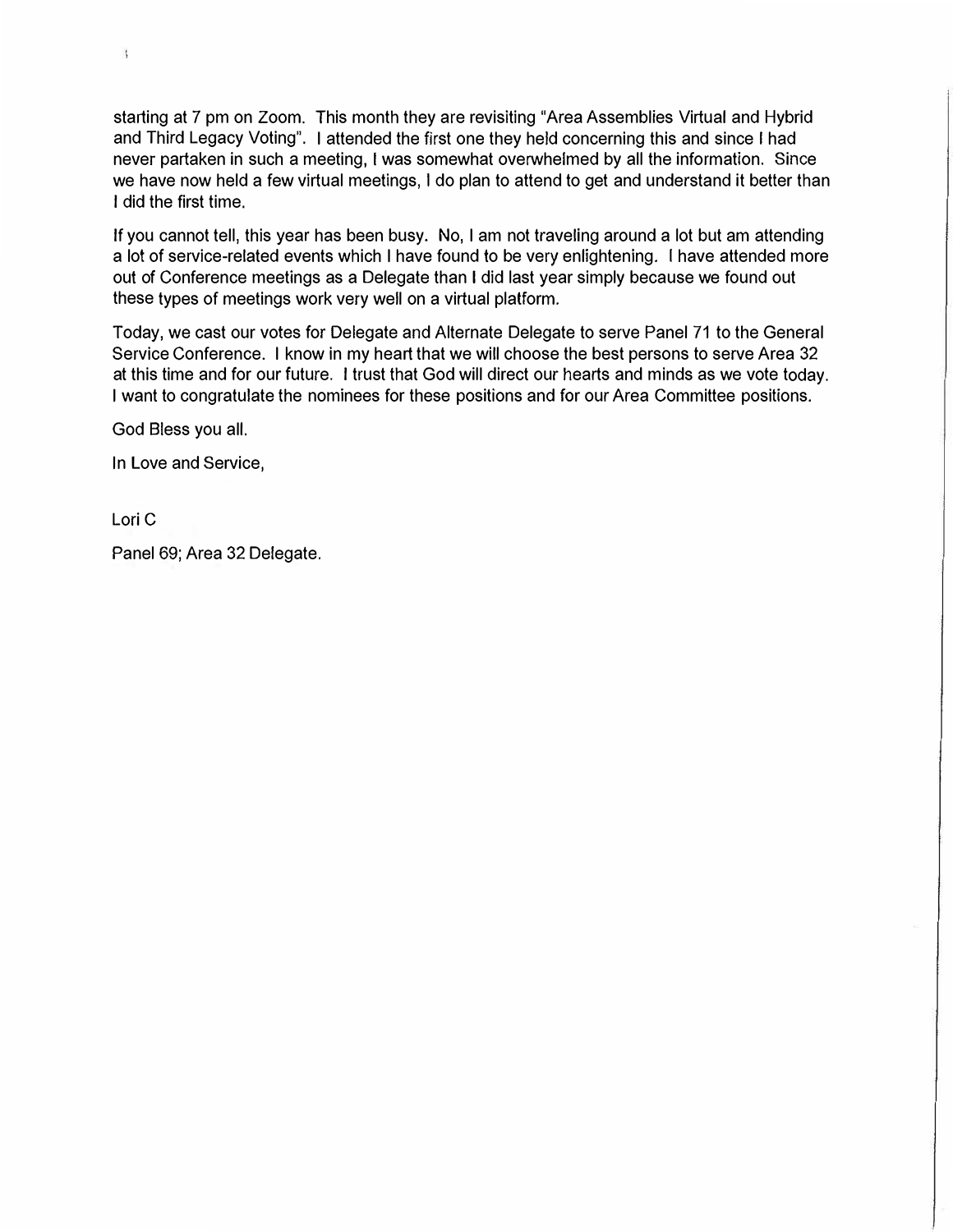October G.S.I. Meeting The meeting streked at 10 A.M. under The pavillion in Bay City, Meeting Attention of the high points like discussed Turditions 9 × 10 and Concepts 9x 16. There was no set topic for the meeting so we discussed the importance of tilling the cleated positions. The Georg<br>issues were the brought up and falled<br>about We closed the meeting of 1810 with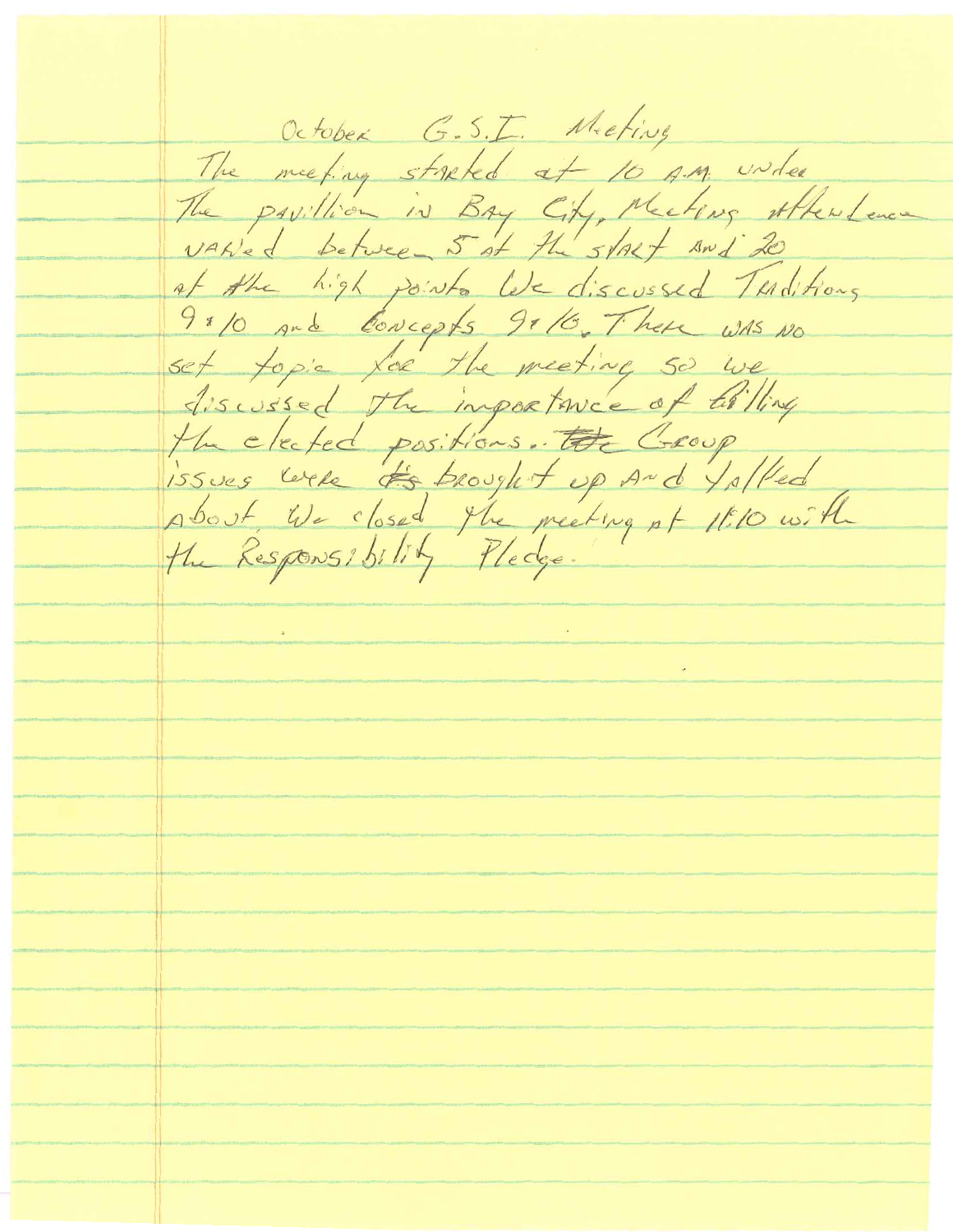#### **CENTRAL MICHIGAN INTRA\_AREA TREASURERS REPORT AUGUST 2020 - SEPTEMBER 2020**

 $\frac{1}{2}$ 

 $\overline{\Sigma}$  .

 $\mathcal{D}_{\mathcal{K}}$ 

|                           | <b>STARTING BANK BALANCE:</b>                                                                 | \$7,415.86                     |
|---------------------------|-----------------------------------------------------------------------------------------------|--------------------------------|
|                           | FORUM ACCOUNT BALANCE<br><b>ECRC CONFERENCE BALANCE</b>                                       | \$1,500.00<br>\$750.00         |
|                           | <b>ADJUSTED CHECKING BALANCE:</b>                                                             | \$5,165.86                     |
|                           | <b>INCOME:</b><br><b>7TH TRADITION</b><br><b>GSO COFFEE POT</b><br><b>GROUP CONTRIBUTIONS</b> | \$0.00<br>\$0.00<br>\$1,026.80 |
|                           | <b>INCOME TOTAL</b>                                                                           | \$1,026.80                     |
|                           | <b>ADJUSTED CHECKING BALANCE</b>                                                              | \$6,192.66                     |
| TO:                       | <b>CHECK#</b>                                                                                 | <b>TOTAL</b>                   |
| Walmart                   | 2472 Ink Cartridges for Treasurer                                                             | \$42.02                        |
| Don Mc DCM                | 2473 August/Sept Prudent Reserve Reim                                                         | \$500.00                       |
| Committee                 | 2474 Alt/Delegate Expense                                                                     | \$1,000.00                     |
| <b>Theodore S</b>         | 2475 Go Daddy Renewal                                                                         | \$119.88                       |
| Kelly D                   | 2476 Postage & Mileage Expense                                                                | \$61.75                        |
| Cartridge World           | 2477 Refilled Ink Cartridge Treasurer                                                         | \$23.32                        |
| <b>Dennis S</b>           | 2478 Host Expense Dist 22 Bay City                                                            | \$350.00                       |
| <b>Transfer for Forum</b> | <b>FOR EXPENSE PURPOSE ONLY</b>                                                               | \$250.00                       |
|                           | <b>TOTAL EXPENSES:</b>                                                                        | \$2,346.97                     |
|                           | <b>TOTAL AVAILABLE CHECKING</b>                                                               |                                |

\*Check Not **Paid** Yet

**EXPENSES: DATE:** 

**8/1/2020 8/7/2020 8/7/2020 8/24/2020 8/28/2020 9/21/2020 9/22/2020 9/30/2020** 

| <b>TOTAL AVAILABLE CHECKING</b> |  |  |                  |
|---------------------------------|--|--|------------------|
| <b>BALANCE!</b>                 |  |  | \$3,845.69       |
|                                 |  |  |                  |
| <b>FORUM FUND:</b>              |  |  | \$1,750.00       |
|                                 |  |  |                  |
| <b>EGRC FUND:</b>               |  |  | \$750,00         |
|                                 |  |  |                  |
| <b>SOLVENT TREASURY</b>         |  |  | <b>ED FAN 00</b> |
|                                 |  |  |                  |
| AREA 32 GENERAL EUND            |  |  | \$8,845,69       |
|                                 |  |  |                  |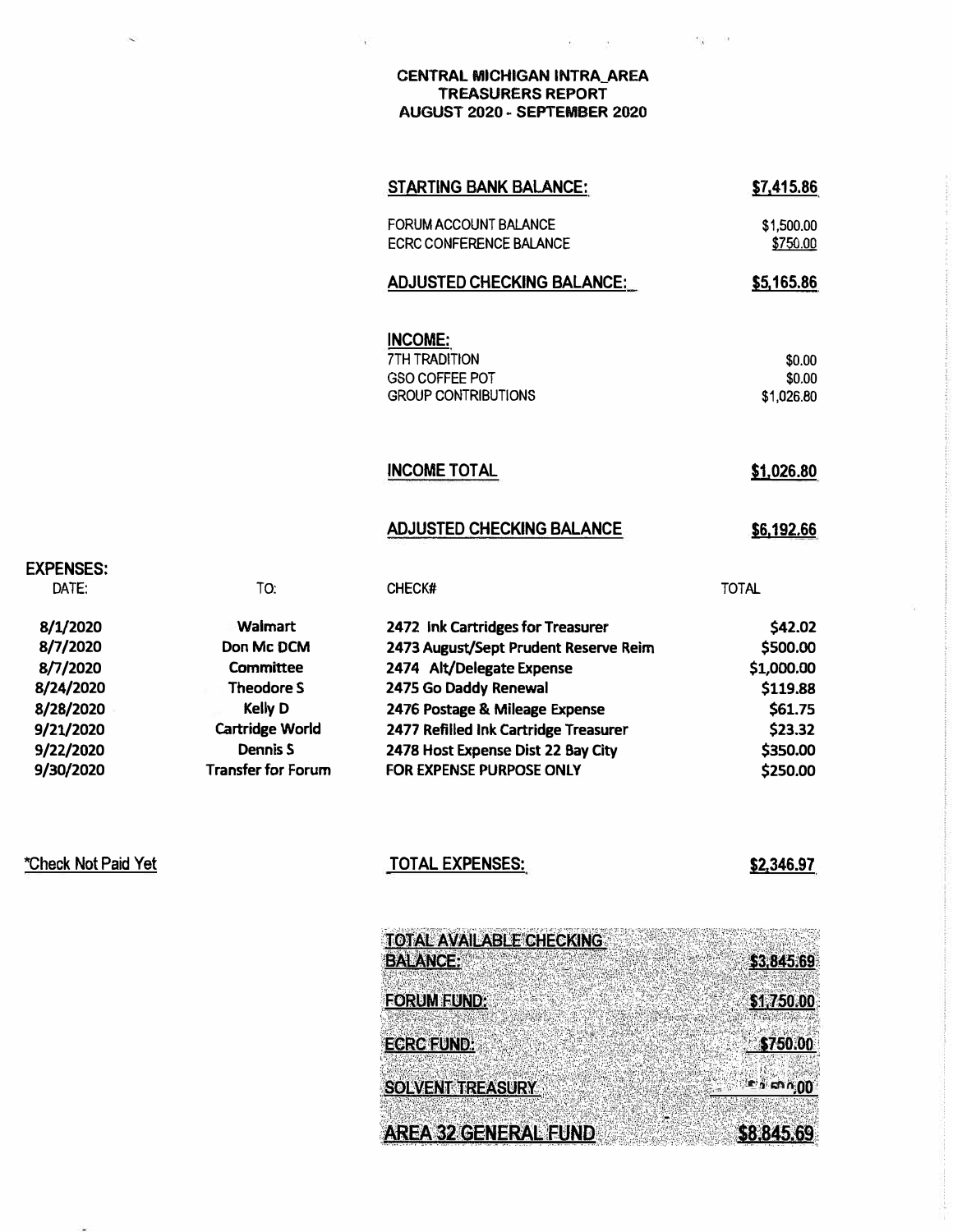## $CMIA - 32$

# **Finance Committee Report**

Today's Date:  $10 - 4 - 20$ 

Location:  $DIST22 - BAYC_1TY$ 

Beginning Balance: 3845.69

| Standard Monthly Expenses: -1150 120000 |  |
|-----------------------------------------|--|
|-----------------------------------------|--|

Committee Reimbursements: <u>2000</u>

Officer Fuel Reimbursements: 2000

Ending Balance:  $2395.69$   $2645.69$ 

Committee Requests that require approval of the Area Assembly

Corrections: GRAPEVINE 100.00

Other: $222$ 

Other:

Pending Approval \$287.89

Final Ending Balance: 2107, 80 2357.80